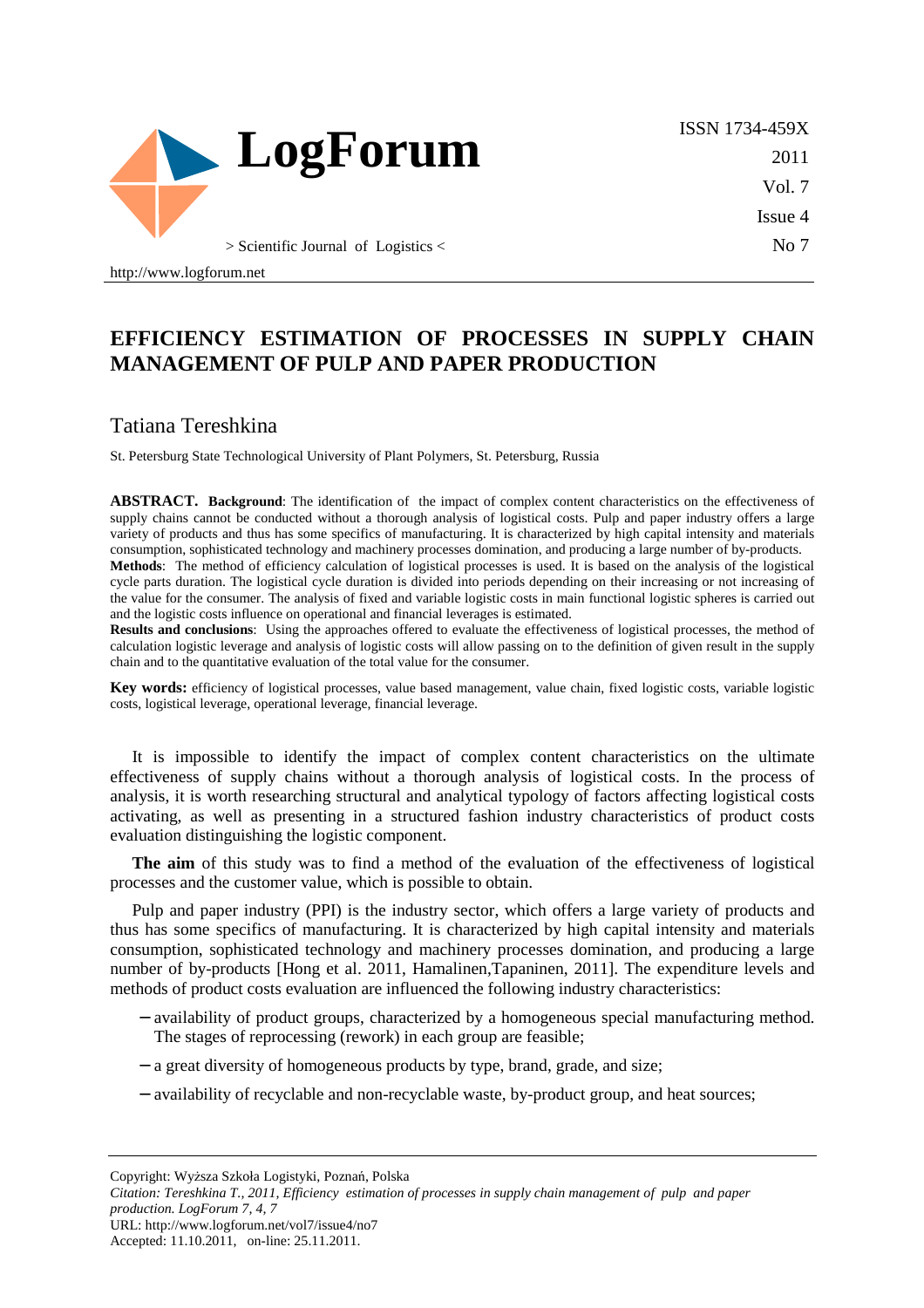- − much water utilization, power capacity, heat capacity and mass capacity of production which requires a great deal of auxiliary services, large areas, and maintenance of an in-plant and outplant transport;
- − large amount of information on the primary accounting of reworks, types of production, as well as division of accounting data on the main and auxiliary industries of principal products, byproducts, and wastes;
- − logistical costs activating of individual product groups for the entire range of reworks distinguishing the costs of each type or brand;
- − ability to use either normative and parametric methods of product costs evaluation and value analysis of product costs or methods of direct account of costs when planning and sorting out the costs by type of product.

It should be emphasized that the management of logistical costs as a separate part of production management in Russia is almost nowhere included into the management system. Moreover, pulp and paper industry, in general, refers to a group of industries the least actively implementing the principles and approaches of logistic management as well as taking into account the logistics component of company's costs Pati, Vrat 2010, Khanduja, Tewari, Chauhan, 2011].

To study the quantity and structure of logistical costs of pulp and paper industry we took Kamenska Paper and Cardboard Factory (PCF). This factory produces 31 grades of paper, 53 and 33 grades of cardboard and corrugated cardboard respectively. The company has established business relations with several hundreds of customers exporting products in different ways. All these characteristics are the evidence of high importance of the logistic component in the factory activities, so the organization of an effective accounting and logistical costs management will give it an additional competitive advantage. The analysis of logistical costs carried out at Kamenska PCF showed that the lion's share of these costs falls on transportation (75%). The remaining costs are the storage ones. Order processing costs and stock management of pulp and paper products are not considered. That is why it is possible to evaluate their significance indirectly only.

Nowadays it is important to ensure accuracy of accounting of both logistical costs and outcomes by type of product, packaging, by various distribution channels, fractions of market, customer groups, individual orders, cost centers and so on. In this respect, there is a problem of reasonable fixed logistical costs sharing according to the units of accounting. The problem under discussion has become more urgent these days, where fixed logistical cost share in the structure of product costs is rising in almost all industries, including pulp and paper industry. The analysis of fixed costs, carried out at Kamenka PCF, showed that almost 70% of all the costs are logistic ones.



Visualization of the structure of the total fixed logistical costs of Kamenska's PCF with decomposition of logistic component is shown in Fig. 1.

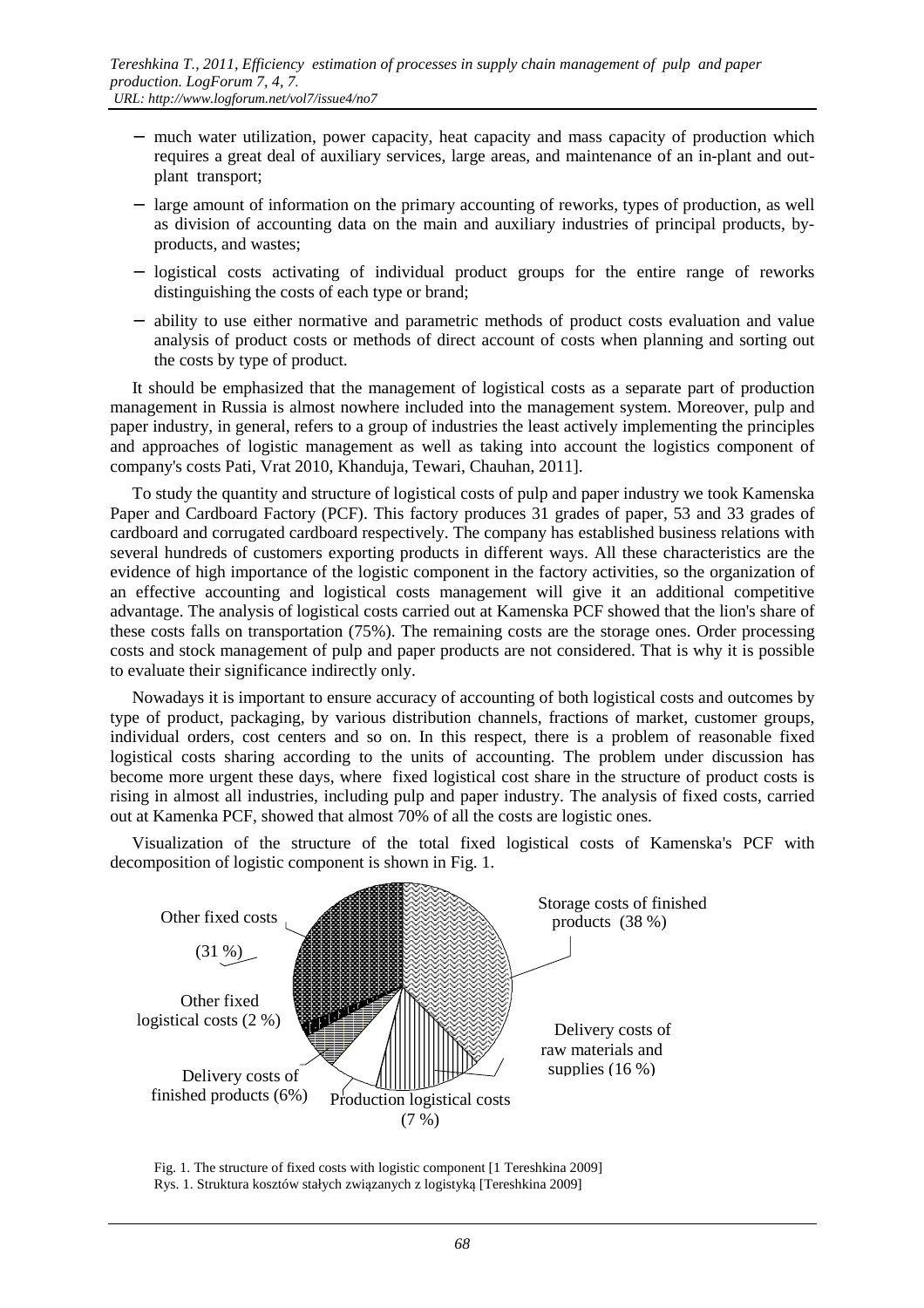High ratio of the logistic component of fixed costs demonstrates the significant impact of logistics on the level of operating leverage and, hence operational risk. In order to analyze how logistic costs (LC) influence the level of operational leverage, it is suggested to calculate the following economical indicators:

− S1 - the share of fixed logistic costs in fixed costs of the enterprise and S2 -the the share of fixed logistic costs in total logistic costs:

$$
SI = \frac{LFC}{FC} \quad (1); \qquad \qquad SI = \frac{LFC}{LFC + LVC} \quad (2);
$$

LFC - fixed logistic costs,

LVC - variable logistic costs,

FC - fixed costs.

−PFC - the ratio of net profit ( NP ) to fixed costs and PLFC -the ratio of net profit to the fixed logistical costs:

$$
PFC = \frac{NP}{FC}(3) \qquad PLFC = \frac{NP}{LFC}(4)
$$

Operating leverage (OL) shows the degree of sensitivity of profit to changes in the volume of output in natural units. After transformations of OL formula, one can see that the degree of operating leverage depends on ratio of fixed costs and operating profit. A similar ratio can be defined for the fixed logistical costs, provided that the ratio wherein the numerator is separated into logistical and non-logistical fixed costs. Thus, we can reveal the impact of logistics on the operational risk of the enterprise. By analogy with operating leverage it is possible to determine the influence of logistics on financial risk, which is defined by financial leverage (FL).

The level of financial leverage is much influenced by amount and turnover of inventories. These indicators of Russian pulp and paper mills are less than the same in developed countries. Table 1 shows significant immobilization of capital stock, as their turnover of inventories ranges from 38 to 60 days (but according to foreign pulp and paper mills, it should take from 15 to 22 days). The level of financial risk increases when volume-related capital is rising. Hence, it is necessary to reduce the cost of capital invested in current assets of all the supply chain.

| <b>Indicator</b>                                     | 'Nemansky Pulp and<br><b>Paper Plant'</b> | 'Kotlassky Pulp and<br><b>Paper Plant'</b> | 'Kamenska paperboard<br>plant' | 'Saint-Petersburg<br>cardboard mill' |
|------------------------------------------------------|-------------------------------------------|--------------------------------------------|--------------------------------|--------------------------------------|
| 1. Share of current assets<br>in total assets $(\%)$ | 70                                        | 46                                         | 44                             | 41                                   |
| 2. Share of inventories in<br>current assets $(% )$  | 46                                        | 25                                         | 22                             | 43                                   |
| 3. Inventories turnover in<br>days                   | 60                                        | 38                                         | 35                             | 50                                   |

Table 1. Turnover of inventories (average indicators for the period of 2005 - 2008) Tabela 1. Rotacja zapasów (średnie wskaźniki za okres 2005-2008)

Enterprises should draw up a "map" of asset flow, which shows the volume of capital and period of freezing of current assets at each stage (Table 2). Using such schemes one can see what steps could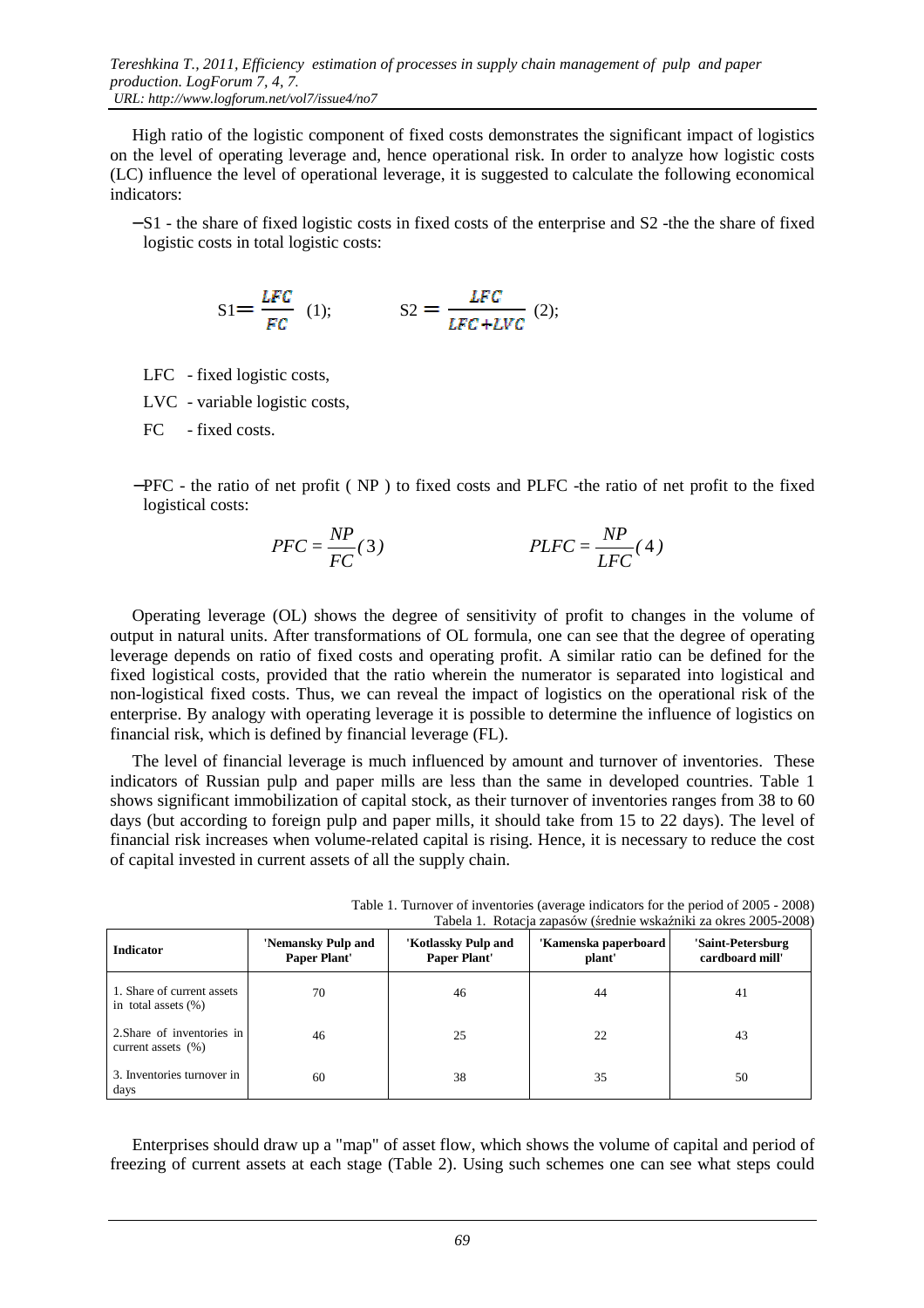lead an enterprise to improve processes and reduce costs and, consequently, to decrease in the debt capital for working capital, and so to reduce financial risk.

Table 2. Analyses of significance of immobilization of capital stock at PC 'Kotlassky Pulp and Paper Plant' [Tereshkina 2009]

| <b>Indicators</b>                                                                                               | Purchase of raw<br>materials and<br>supplies | <b>Production</b> | Storage of<br>finished products | <b>Transportation</b> | <b>Accounts</b><br>receivable |
|-----------------------------------------------------------------------------------------------------------------|----------------------------------------------|-------------------|---------------------------------|-----------------------|-------------------------------|
| Inventories turnover, days                                                                                      | 23                                           | 3                 | 12                              | $\overline{2}$        | 25                            |
| Capital, millions of rub.                                                                                       | 100,9                                        | 12.5              | 48,6                            | 130,7                 | 146,0                         |
| Volume of immobilized capital,<br>millions of rub.                                                              | 6,44                                         | 0.09              | 1,56                            | 0,72                  | 10                            |
| Opportunity to reduce the costs<br>(volume of immobilized<br>capital/inventories turnover), millions<br>of rub. | 0,28                                         | 0.03              | 0.13                            | 0.36                  | 0.40                          |

Tabela 2. Analiza istotności zamrożenia kapitału akcyjnego w firmie 'Kotlassky Pulp and Paper Plant' [Tereshkina 2009]

Logistical factors highly influence the operational and financial leverages because of the following reasons:

- − a high share of logistic component of fixed costs demonstrates the significant impact of logistics on the level of operational risk;
- − logistic component of the financial leverage is expressed primarily in amount and turnover of inventories. The higher these factors, the more the debt capital for working capital of an enterprise, thus the more the financial risk;
- − the worse the relationship with suppliers and customers, amount and turnover of inventories. the more the of receivables and payables. This influence directly the structure of source of finance, that is, the financial leverage;
- − to manage the operational and financial leverages and, hence, the risk involved, and to identify the influence of logistic factors, first of all, means to control the dynamics of this indicators and to ensure the safety margin in terms of excess marginal income over the level of fixed costs.

A leverage ratio that summarizes the combined effect of the degree of operating leverage (OL), and the degree of financial leverage (DFL) is called degree of combined leverage (DCL). It is calculated as a results of multiplication of OL and FL.

Here is the formula for calculating the level of logistic leverage (LL), which is the modified formula of degree of combined leverage [Tereshkina 2009]:

$$
LL = \frac{\left(P - \frac{LVC + OVC}{Q}\right) * Q}{\left(P - \frac{LVC + OVC}{Q}\right) * Q - (LFC + OFC) - N}
$$
\n<sup>(5)</sup>

where:

- P unit price,
- Q volume of production,
- N interests.

OFC and OVC - other (non-logistic) fixed and variable costs.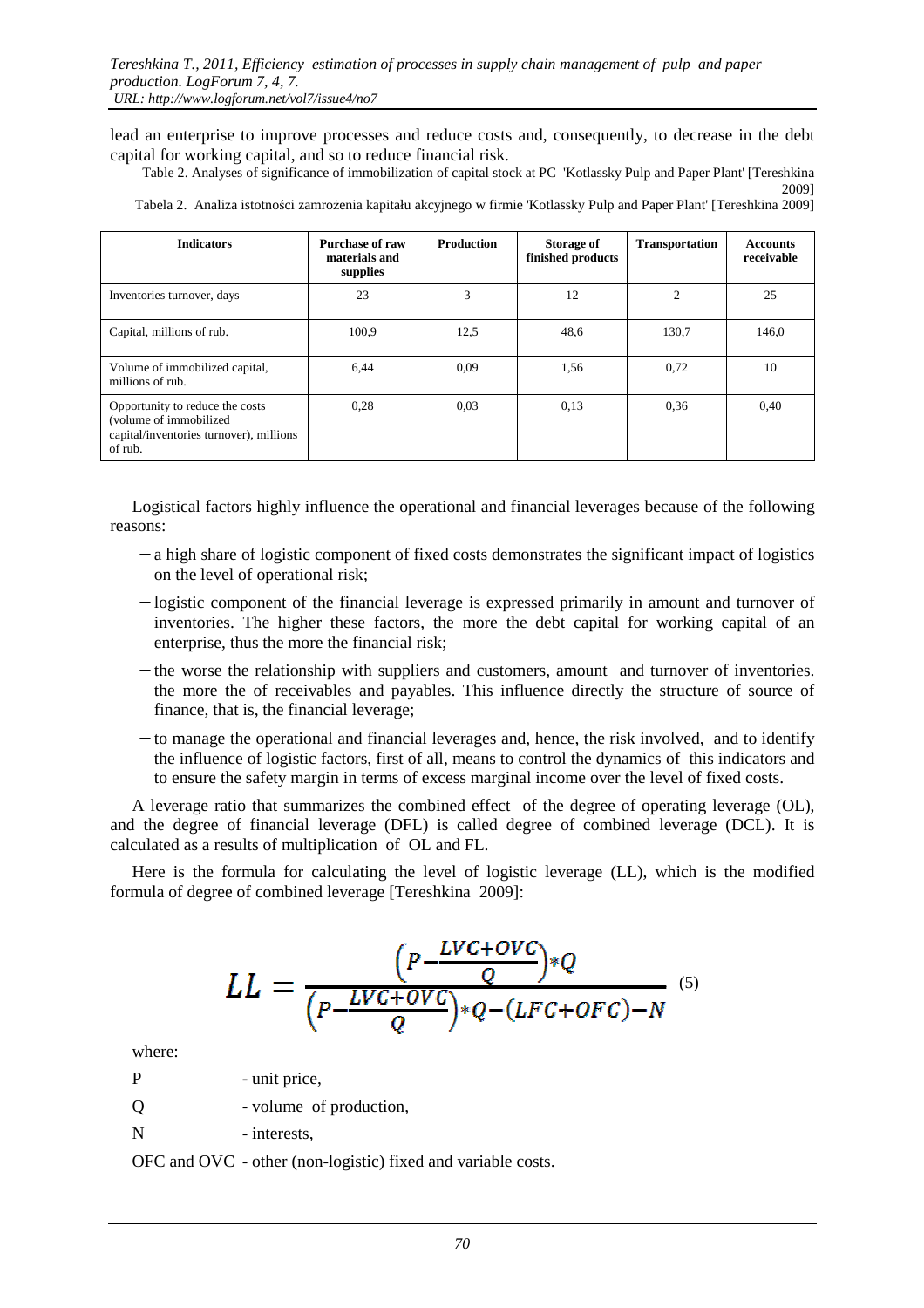When defining the level of logistic leverage, it is more important to analyze the rate of change indicators than its values. In such a manner, using the proposed indicators one can define the impact of logistics on the operational and financial risks of an enterprise. Identification and analysis of the amount and structure of logistical costs, when dividing them into fixed and variable, along with ensuring accuracy of accounting of both logistical costs and outcomes by type of product, packaging, by various distribution channels, fractions of market, customer groups, individual orders, and cost centers will allow to move to evaluation of effectiveness of supply chains. To do that, it is essential to evaluate critically every process and every activity in the supply chain and answer the following question: 'Does such type of activity increase the value of the goods or of the costs?'

 Each element and each relation of the logistics chain should be carefully examined with respect to values and costs created by them. By value in this context, we mean customer loyalty, i.e. contribution into improving the product benefits or special offers to the clients, which make them, be happy and return to purchase again.

It should be noted that a considerable part of time spent on customer satisfaction is excessive and its reduction would increase consistency and reliability of services, and thus increase public image.

The difference between the time that increases the value and the time, which does not add value, is key to understanding the possibilities for the improvement of logistics processes. [Kristofer 2004]. A Table 3 illustrates the analysis of duration of the logistical cycle of production and sales of products of goffered at Kamenska paperboard plant.

|                                                        | Logistical cycle duration, days |                  |                      |  |  |
|--------------------------------------------------------|---------------------------------|------------------|----------------------|--|--|
| Logistical cycle components                            | Total                           | which includes   |                      |  |  |
|                                                        |                                 | increasing value | not increasing value |  |  |
| Transportation<br>of raw materials and<br>supplies     | 3                               | 3                |                      |  |  |
| Inventories of raw materials and supplies              | 22                              | ٠                | 22                   |  |  |
| Production                                             | $\overline{c}$                  | $\overline{c}$   |                      |  |  |
| Inventories of unfinished production                   | 4                               |                  | 4                    |  |  |
| Production                                             |                                 |                  |                      |  |  |
| Inventories of finished products                       | 9                               |                  | 9                    |  |  |
| Transportation of finished products to the<br>customer | 2                               | $\overline{c}$   |                      |  |  |
| <b>TOTAL</b>                                           | 43                              | 8                | 35                   |  |  |

Table 3. Logistical cycle duration of production of products of goffered at Kamenska paperboard plant Tabela 3. Okres cyklu logistycznego produkcji w zakładzie Kamenska

As can be seen from this table the overall time of the process is equal to 43 days, and the added value is created only for 18,6% of the duration of this period. Efficiency of logistical processes (ELP) is defined as the time increasing value  $(T_v)$  to the total time of duration of the logistical cycle  $(T_{total})$ , expressed as a percentage.

$$
ELP = \frac{Tv}{Total} * 100\% \quad (6)
$$

So, most of the time the goods in the supply chain do not provide the increase in value. To improve this efficiency indicator, above all, it is necessary to achieve full understanding of the processes and activities related to the companies forming the supply chain, and this should be possible in case of drawing up a scheme of the supply chain. Such a scheme is a reliable tool for logistical re-engineering.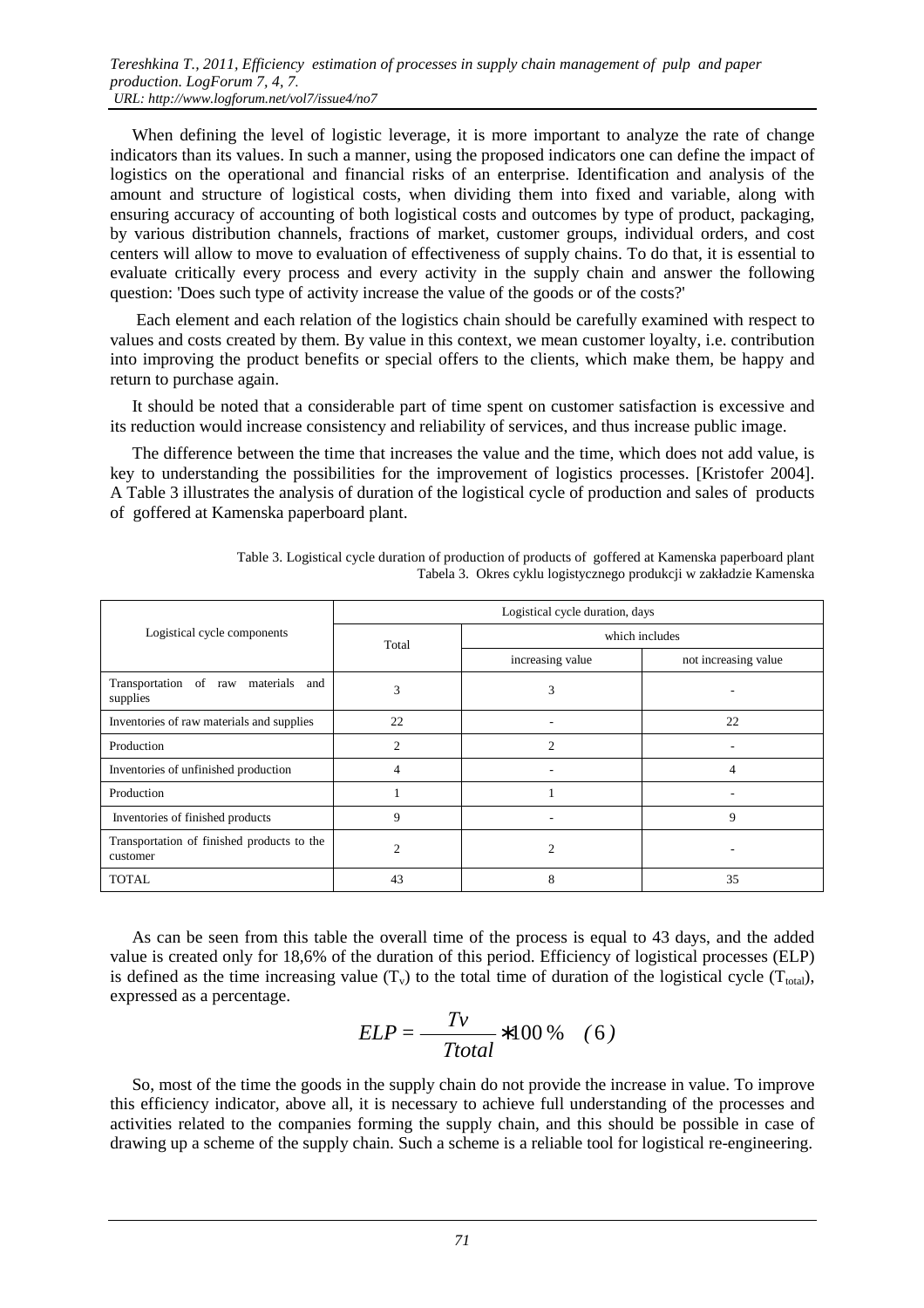The data presented in Table 3 give an idea only on duration of the individual components of the logistical process, though, a quantitative evaluation of this "value" is not presented.

#### **SUMMARY**

Using the approaches offered to evaluate the effectiveness of logistical processes and analysis of logistic costs will allow passing on to the definition of given result in the supply chain and to the quantitative evaluation of the total value for the consumer.

#### **REFERENCES**

- Hämäläinen E., Tapaninen U., 2011, Accurancy of forecasting in A Nordic paper mill's supply chain: A case study. Norsk Geugrafisk Tidsskrift, Norwegian Journal of Geugraphy, 65, 2, 2011.
- Hong S., Choi Y., Kim K., Kang J., Oh G., Hur T., 2001, Material flow analysis of paper in Korea. Part I. Data calculation model from the flow relationships between paper products. Resources, Conservation and Recycling, 55, 12, 1206-1213.
- Khanduja R., Tewari P.C., Chauhan R.S., 2011, Performance modelling and optimization for the stock preparation unit of a paper plant using genetic algorithm, International Journal of Quality & Reliability Management, 28, 6, 688-703.
- Pati R.K., Vrat P., 2010, Economic paper blending optimization model with competing materials, Management of Environmental Quality: An International Journal, 21, 5, 602-617.
- Tereshkina T.R., 2009, Value-oriented concept of mezologistic systems management: theory and methodology, mechanisms of realization, St. Petersburg, 312.
- Kristofer M., 2004, Logistics and supply chain management/under edition of Lukinsky V.S.- St. Petersburg: Piter, 316.

# **OCENA EFEKTYWNOŚCI PROCESÓW W ZARZĄDZANIU ŁAŃCUCHEM DOSTAW W PRODUKCJI CELULOZY I PAPIERU**

**STRESZCZENIE**. **Wstęp**: Identyfikacja wpływu złożonych charakterystyk na efektywność łańcucha dostaw nie może być przeprowadzona bez dogłębnej analizy kosztów logistycznych. Przemysł drzewny i papierniczy charakteryzuje się dużą ilością oferowanych wyrobów oraz pewną specyfiką produkcji. Charakteryzuje się on wysoką kapitałochłonnością oraz dużym zużyciem materiałów, skomplikowaną technologią oraz dużą ilością produktów ubocznych.

**Metody**: Przedstawiono metodę obliczania efektywności procesów logistycznych, opartą na analizie czasu trwania logistycznych części cyklu. Logistyczny czas trwania cyklu został podzielony na okresy w zależności od ich udziału w zwiększaniu lub nie zwiększaniu wartości konsumenckiej. Wykonano analizę stałych i zmiennych kosztów logistycznych w głównych funkcjonalnych obszarach logistyki oraz zdefiniowano wpływ kosztów logistycznych na dźwignie operacyjne i finansowe.

**Wyniki i wnioski**: Zastosowanie metody proponowanej do obliczania efektywności procesów logistycznych, metody obliczania dźwigni logistycznej oraz analizy kosztów logistycznych pozwala na ocenę uzyskanych wyników dla łańcucha dostaw oraz na ilościową ocenę całkowitej wartości konsumenckiej.

**Słowa kluczowe:** efektywność procesów logistycznych, wartościowe zarządzania, łańcuch wartości, stałe koszty logistyczne, zmienne koszty logistyczne, dźwignia logistyczna, dźwignia operacyjna, dźwignia finansowa.